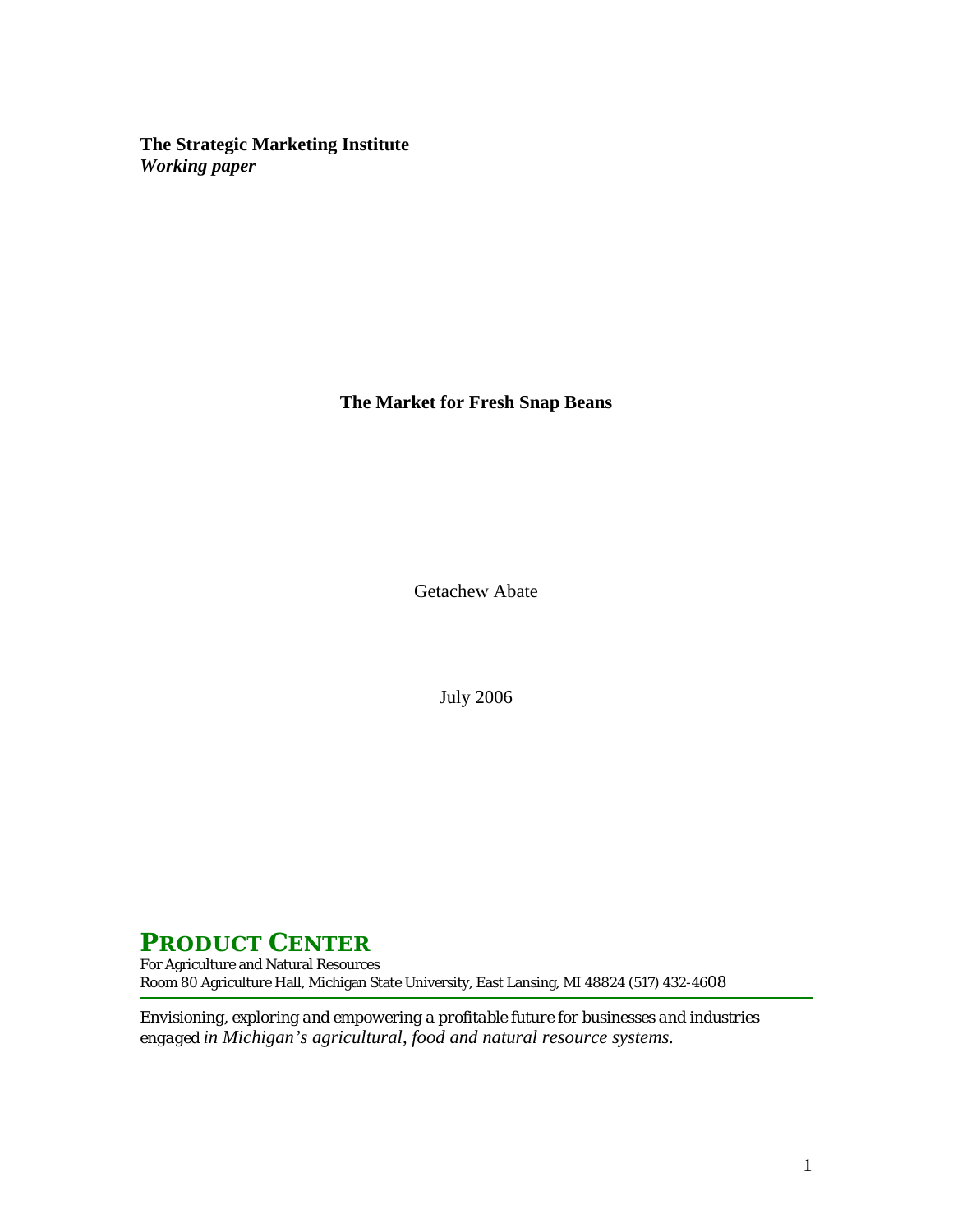# **Production and supply of snap beans**

Snap beans (also referred to as green beans or string beans) are produced and marketed as fresh, canned or frozen products. Bush beans and pole beans are the two most important types of snap beans that are available on the market. Most of the bush types are harvested mechanically. Currently most of the snap beans are produced in open fields. Although some sources indicate greenhouse production of snap beans, reliable information and data that show the size and market share of commercial greenhouse/hydroponic production of snap beans are not available.

With about 60% of the total output, the U.S. is the largest producer of snap beans. Other major producing countries include France, Mexico, Iraq and Argentina. According to the USDA's National Agriculture Statistical Service, in 2002, there were about 11,343 farms in the U.S. This was 9% up from 1997. These farms produced both fresh-market and processed snap beans on 307,101 acres (Table 1). Like production of other agricultural commodities, snap bean production is becoming more concentrated. In 2002, just 111 farms (about 1% of the total farms) accounted for 34% of the snap bean harvested area. On the other extreme of the continuum, 57% of the farms accounted for less than 1% of the total harvested area. These are very small farms that operated between 0.1 and 0.9 acres.

|                      | No. of farms | Acres   |
|----------------------|--------------|---------|
| <b>Total Harvest</b> | 11,343       | 307,101 |
| $0.1$ to $0.9$ acres | 6,433        | 1,752   |
| 1.0 to 4.9 acres     | 2,379        | 4,148   |
| 5.0 to 14.9 acres    | 547          | 4,262   |
| 15.0 to 24.9 acres   | 244          | 4,637   |
| 25.0 to 49.9 acres   | 424          | 14,882  |
| 50.0 to 99.9 acres   | 517          | 34,892  |
| 100.0 to 249.9 acres | 505          | 74,861  |
| 250.0 to 499.9 acres | 183          | 62,604  |
| 500.0 acres or more  | 111          | 105,064 |

**Table 1: U.S. snap beans harvested for sales (2002 census data)** 

Source: USDA, National Agricultural Statistics Service

Most of the snap beans that are produced in the U.S. are for processing. On average, it is estimated that about 75% of the total snap bean production is for processing (50% for canning and 25% for freezing), while the remaining 25% is grown for the fresh market. There is a slight increase in the production of snap beans both for processing and for fresh market in recent years. Snap bean acreage for processing has increased from about 197,000 acres in 2003 to 210,620 acres in 2005. Production area of fresh-market snap beans has also increased from 92,700 in 2004 to 96,700 acres in 2005.

In 2005, total value of U.S. snap bean production was estimated at \$402.4 million. About 71% of this came from sales of fresh-market snap beans. The total value of fresh-market snap beans has increased from \$261.0 million in 2004 to \$286.9 million in 2005. These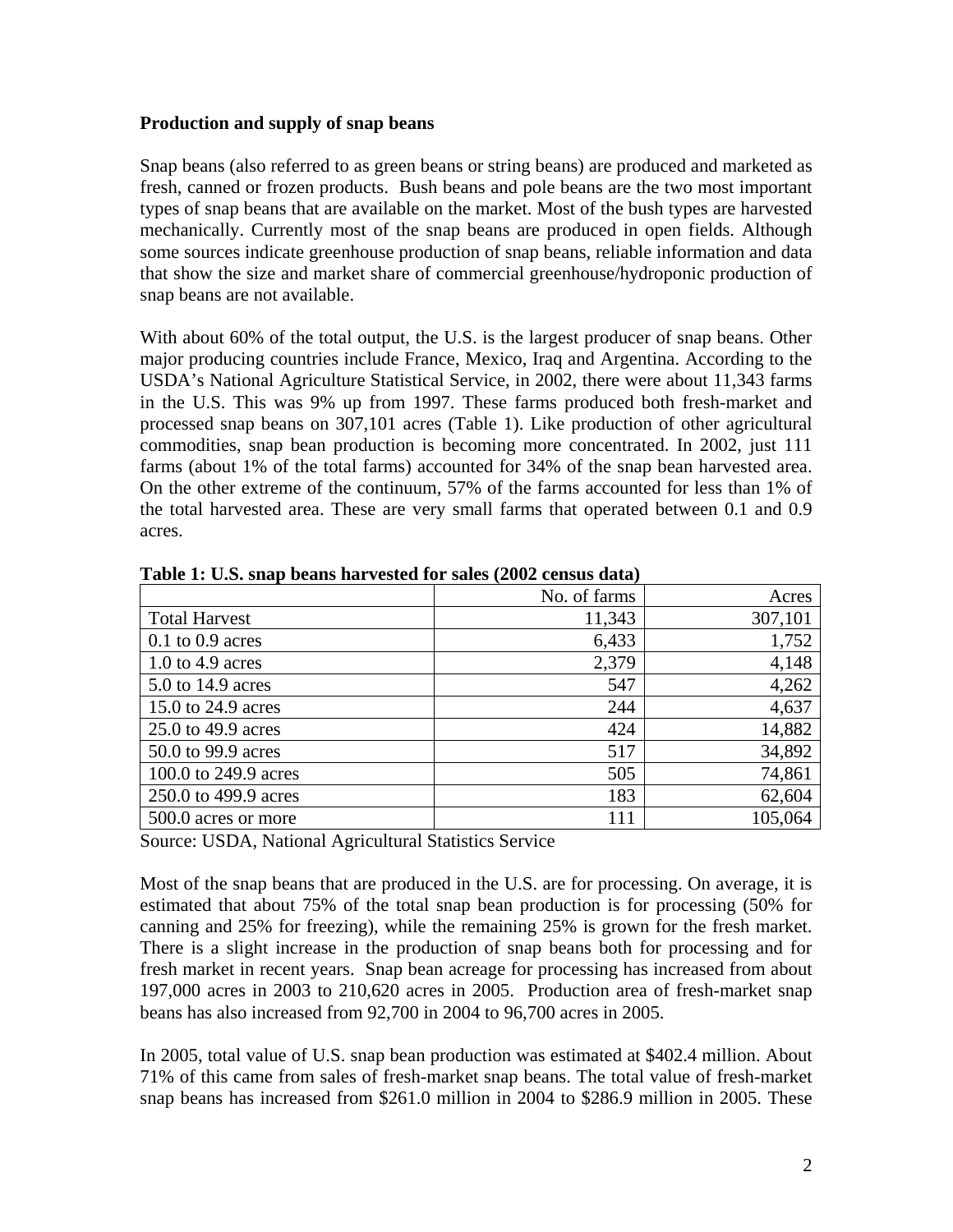figures are smaller compared to the market value of some other vegetable products (e.g. tomato).

A majority of the processed snap beans in the U.S. is produced under processor contracts that require specific product attributes and services. This includes specifications on types of cultivars, size of acreage and production, planting and harvest schedules, and various recommended growing and managing practices. Bush beans are the most common snap beans that are produced under contract to processors.

Snap beans are grown in almost all states. It appears that there is no significant overlap between the production of fresh-market snap beans and snap beans for processing in the states. This is mainly due to the differences in snap bean varieties and geographical location of processing (canning or freezing) plants. Table 2 presents area and production for contracted processing in selected snap bean producing states. As shown in the table, production for processing appears to be dominated by states in the Midwest. This includes states like Wisconsin, Illinois, and Michigan. Other major processed snap bean producing states include New York and Oregon. Wisconsin is the leading producer of snap beans for processing, followed by Oregon and New York.

|                 | 2002    |            | $2003*$ |            |
|-----------------|---------|------------|---------|------------|
|                 | Area    | Production | Area    | Production |
|                 | (acres) | (tons)     | (acres) | (tons)     |
| Delaware        |         |            | 2800    | 7000       |
| <b>Illinois</b> | 20,600  | 62,300     |         |            |
| Indian          | 6,000   | 17,860     | 6,800   | 21,420     |
| Maryland        |         |            | 1600    | 4000       |
| Michigan        | 16,000  | 60,030     | 13,500  | 45,900     |
| New York        | 21,300  | 63,590     | 24,300  | 95,990     |
| Oregon          | 18.700  | 116,250    | 16,700  | 105,210    |
| Pennsylvania    | 7,500   | 20,340     | 8,400   | 24,360     |
| Wisconsin       | 72,200  | 317,070    | 66,200  | 291,280    |
| Other states    | 47,800  | 173,820    | 47,500  | 160,670    |
| U.S. Total      | 210,100 | 831,260    | 187,800 | 755,830    |

**Table 3: Snap bean for processing (area and production)** 

\* Only contract production

Source: USDA, National Agriculture Statistical Services

Fresh-market snap bean production is dominated by the southern states. Florida is the leading producing state, growing about half of the fresh crop. The state supplies freshmarket snap beans between the months of October and June. There is also some snap bean import from Mexico that comes through Florida to supplement supply from November to April. Georgia, California, New York and North Carolina are also leading states in fresh-market snap bean production.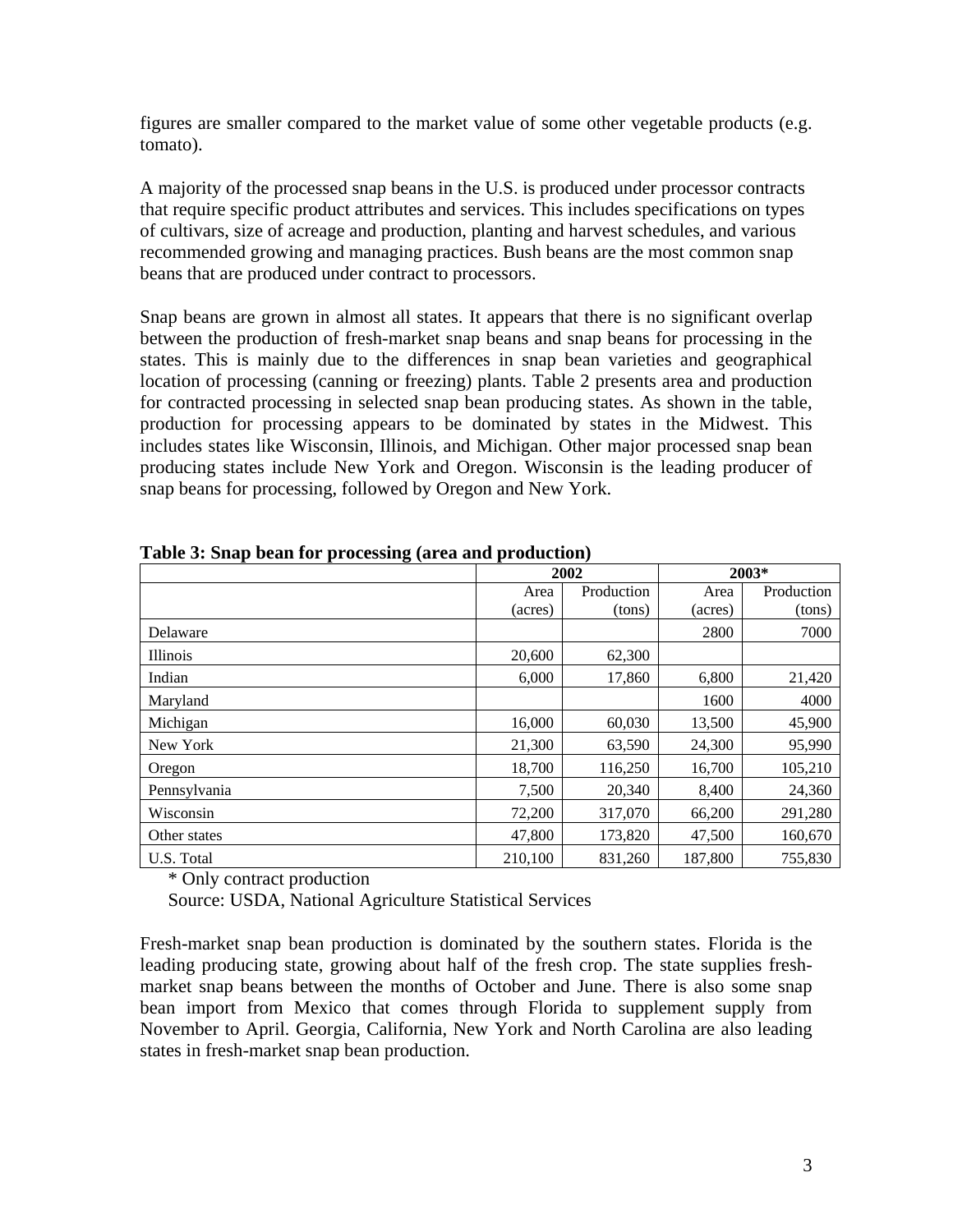### **The market for fresh snap beans**

Consumption of fresh snap beans has been on the rise over the past few decades. An estimated 2% of the U.S. population consumes fresh snap beans on any given day. During 1998-2000, total consumption in the U.S. averaged 500 million pounds. According to mintel (*salad and salad accompaniments,* 2002), annual per capita consumption of snap beans has increased from 7.5 pounds in 1998 to 7.8 pounds in 2000. A number of factors and trends have affected the market for snap beans.

(1) Due to health concerns, consumers are increasingly adding fruits and vegetables in their diets. In particular, low carb dieters are becoming key consumers of vegetables that include snap beans. A consumer survey conducted by mintel (mintel, *low carb,* 2004) indicated that those consumers who are on a low carb diet or who are carb aware consume more of low carb diet vegetables including spinach, peppers, lettuce, radishes and snap beans. Snap beans are known as a moderate source of fiber, vitamins and minerals. They are low in claories, sodium and fat.

(2) Demographics is the other factor that affects the snap bean market. Although snap beans are generally inexpensive, consumers with high income appear to have the highest per capita consumption. In terms of age distribution, fresh snap bean consumption is highest among older Americans. Increased diversity in the U.S. population has also led to an increase in demand for snap beans. Asian Americans consume the greatest amount of fresh snap beans per capita. On the other hand, it appears that Hispanics have low preference for fresh-market snap beans.

(3) Recent growth in ethnic-based restaurants (e.g., Mediterranean and Asian cuisines), natural and healthy food restaurants, and related specialty food service outlets has also contributed to an increase in the consumption of fresh snap beans.

There is a regional variation in the consumption of fresh snap beans. The South and North East regions are the highest consumers in the nation. There is relatively low snap bean consumption in the West. This may be attributed to a large Hispanic community in these regions that has low preferences for fresh snap beans. Overall, key markets for the fresh-market snap bean products in these regions are large cities that account for nearly more than one-third of the fresh snap bean consumption.

Unit prices are generally higher for fresh-market snap beans than for processed snap beans. In 2005, the fresh-market snap bean price was \$52.60/cwt, while the price for frozen and canned snap beans stood at \$198/ton, and \$117/ton, respectively. These unit prices show slight increases from the previous years. Due to a limited domestic supply, prices for fresh snap beans are generally higher in the months between January and April. High fresh snap bean supply brings prices to their lowest level in the months of June and July. Price variation between seasons, however, seems to be generally low. This may be due to the availability of a relatively reliable supply of fresh snap beans (partly because of the short growing season that enables frequent harvesting) throughout the year. Fresh snap beans are priced on daily spot markets, while most of the processed snap beans are sold under contract between growers and processors.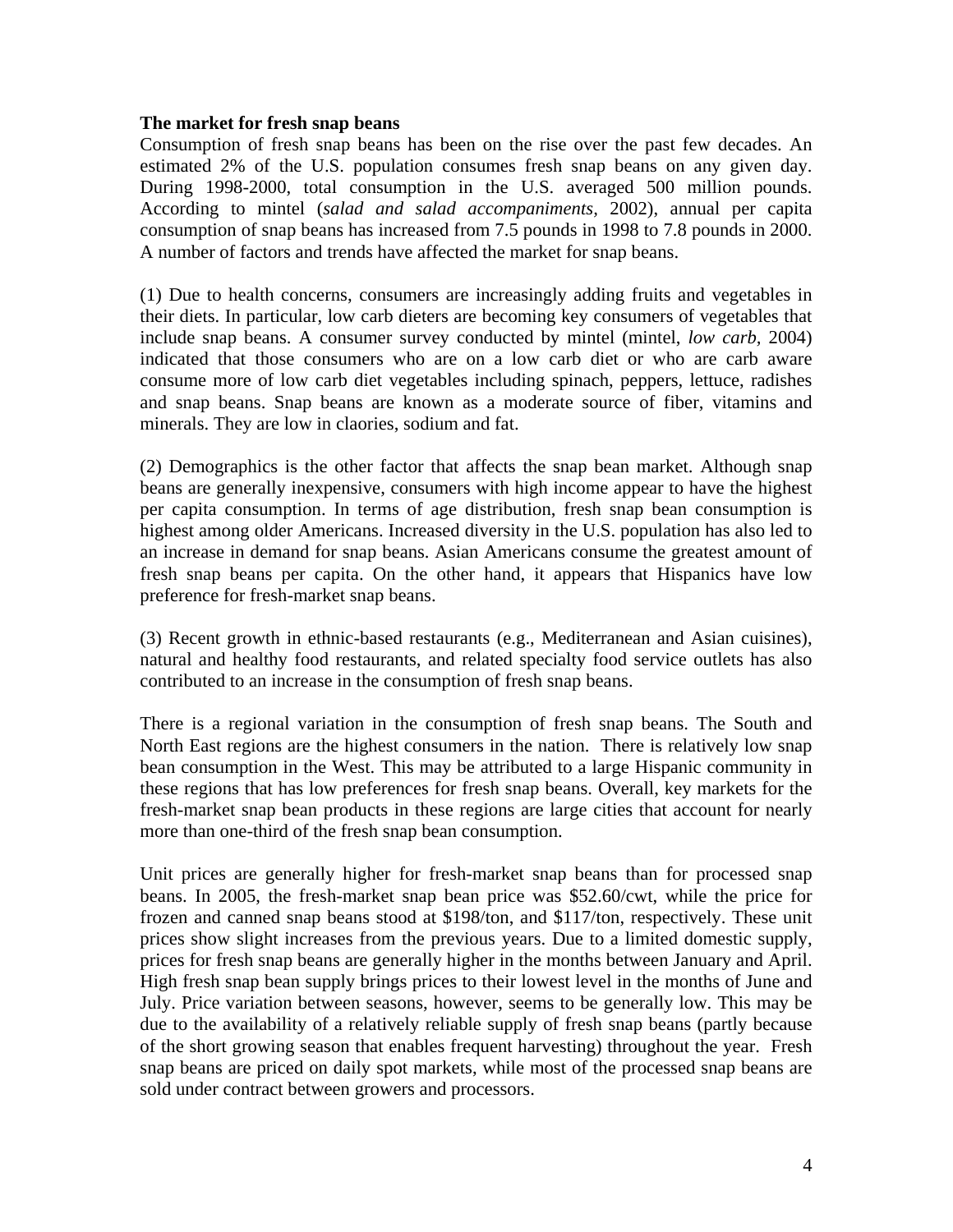Most of the fresh snap beans are currently purchased at super markets and consumed at home. There is also an increasing number of ready-to-eat new products that use snap beans as ingredients or add-ins and available in supermarkets as frozen or shelf-stable prepared meals (e.g., recently introduced new products include citrus glazed chicken with snap beans, roasted turkey with vegetables that include snap beans, or microweavable prepared meal with a combination of crab, clam, squids, and snap beans on a bed of seasoned rice). These products need very little preparation at home and some of them are coming as natural or healthy foods.

In the away-from-home market, the food service sector, in particular, family and highend restaurants are the major outlets for both fresh and processed snap beans. There are also some ethnic-based restaurants that regularly use fresh snap beans (as main- or sidedishes) in their menus. Despite this trend, however, the food service outlet generally plays a limited role in the fresh snap bean market. As is the case with some other vegetables (e.g., sweet corn and broccoli), until now snap bean producers and processors have little success in expanding their market share through the fast-food restaurant channel. The use of fresh snap beans in these restaurants is still very low. Just less than 3 % of fresh snap beans and less than 1% of canned and frozen snap beans are sold through this channel. Fresh snap beans in restaurants are also faced with a competition from canned and frozen snap beans. Since the processed snap beans are less labor-intensive compared to the fresh snap beans, they are preferred products by restaurants and other institutional markets (e.g., schools).

In the international market, the U.S. is the leading importer and exporter of fresh snap beans. The snap bean export season generally runs from October through July. Imports of fresh snap beans are strongest in the months when there is lower domestic supply. A large part of the imports comes from Mexico, while most of the export goes to Canada.

# **Concluding remarks**

Most of the snap beans are currently grown in open fields. There is little information on the use of greenhouses or hydroponics for commercial snap bean production. Although there are some seasonal price differences, fresh snap beans in the U.S. appear to be available throughout the year. Due to this year round supply and the impact from imports, value will play a limited role in raising sales from fresh snap beans. There is a limited potential to raise sales from off-season snap bean production.

There are, however, different market segments that could be expanded. For instance, as the number of older Americans increases, interest in healthy diet will increase. As a result, this group will create a key market segment for low carb food products that include snap beans. In this regard, product innovation is one key area that needs special focus in order to expand the market for snap beans. Adding or blending snap beans with other healthy food products directed at this consumer group will increase the market potential for snap bean growers and processors. Snap beans can be served as a main dish, a side vegetable, in casseroles and soups, in salads with other vegetables, or in blends and mixes with other foods. Quality of the product is also important in marketing snap beans.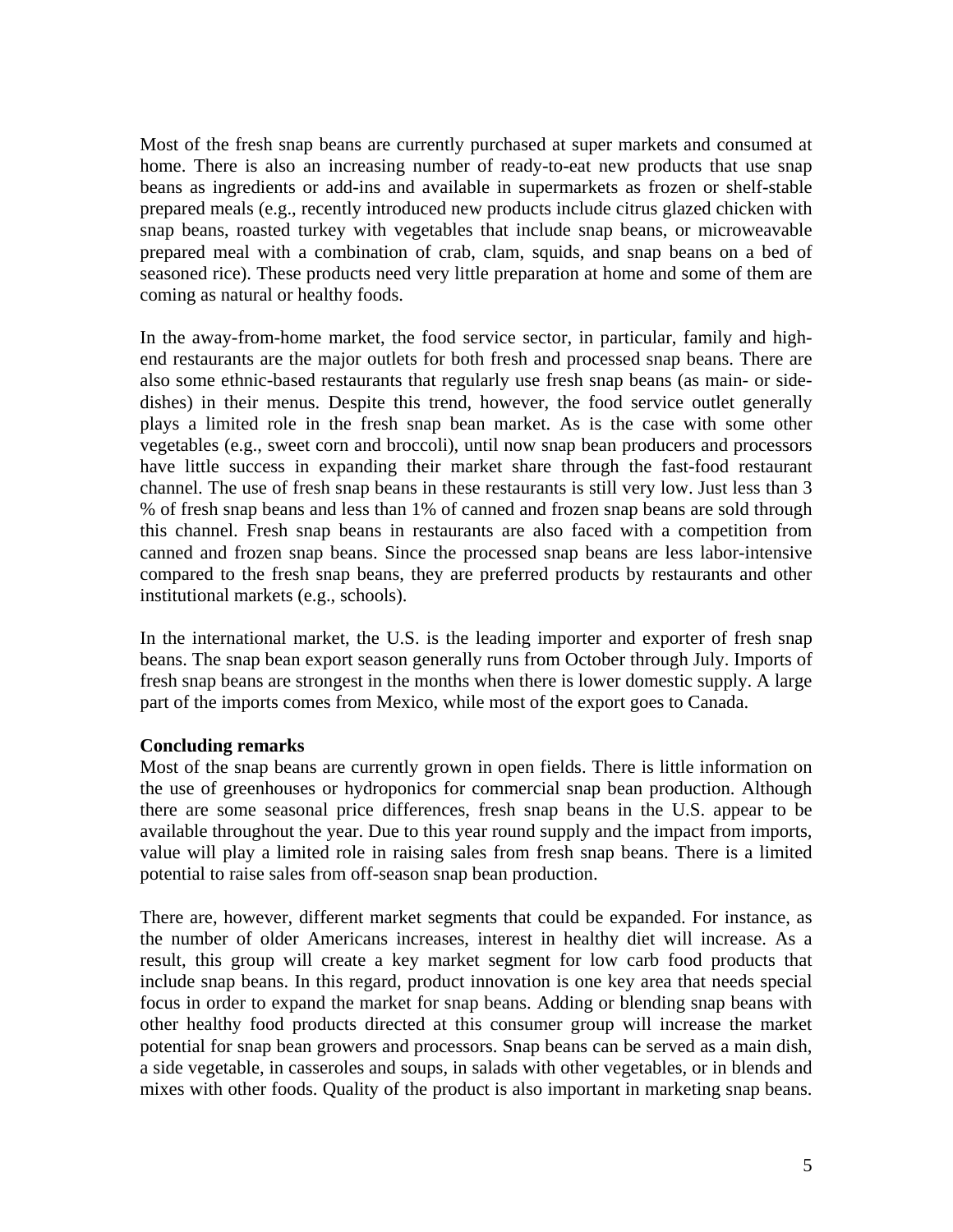When buying fresh snap beans, the consumer looks for product attributes such as firmness, color, and crispiness or whether it snaps when broken. Some special or heirloom varieties could also fetch higher prices in high end restaurants and other food service outlets. In addition, product innovations that could make the snap bean product more attractive to the Hispanic community will create a large market potential for growers and processors.

Convenience is the other market driver that will determine the future market growth for fresh snap beans. Consumers are increasingly willing to buy pre-prepared, pre-washed or pre-packaged vegetables and salads so that they do not need to take much time for preparing food at home. Fresh-market snap bean growers that can come up with new packaging innovations that enable to keep the product fresh for some days and make it easier for the consumer to buy, transport and prepare food with the shortest possible time will have a better success in the fresh snap bean market.

In terms of marketing channels, fresh snap bean producers can use different market outlets to sell their products. Small producers can use farm and road side stands, pickyour-own operations or small specialty food retail shops to sell their products. Mediumsize and large producers can sell their products through wholesale markets and processors, food service outlets, or supermarkets. Growers and processors who can work with institutional food service providers such as schools and hospitals can increase their sales.

Overall, growth in consumers' interest in healthy lifestyles and foods, the expansion of ethnic-based restaurants, and product development and packaging innovations will support future growth in the fresh snap bean market. However, with the shift towards the consumption of fresh snap beans, market growth for processed snap beans will be limited.

#### **References**

Crop Profile for Beans (Snap) in Florida. <http://www.ipmcenters.org/cropprofiles/docs/FLsnapbeans.html> (accessed June 2006).

[http://agalternatives.psu.edu/crops/snap\\_beans/Snap\\_Beans.pdf](http://agalternatives.psu.edu/crops/snap_beans/Snap_Beans.pdf) (accessed June 2006).

<http://greenhouse.ksl.com/garden-1028i.php>(accessed June 2006).

<http://ipcm.wisc.edu/piap/snapbeans/sbprod.htm>(accessed June 2006).

[http://panen.psu.edu/intranet/snap/snapbeans/snapbeans\\_bboard.pdf](http://panen.psu.edu/intranet/snap/snapbeans/snapbeans_bboard.pdf) (accessed June 2006).

<http://www.rma.usda.gov/pilots/feasible/txt/snapbean.txt> (accessed June 2006).

<http://www.uky.edu/Ag/HortBiz/pubs/beans.pdf> (accessed June 2006).

Mintel. *Functional Foods,* October 2004.

. *Low Carb.* May 2004.

. *Salad and Salad Accompaniments,* January 2002.

. S*limming Meals*, March 2005.

USDA/ERS. Agricultural Outlook. March 2002. <http://www.ers.usda.gov/publications/agoutlook/Mar2002/ao289b.pdf>